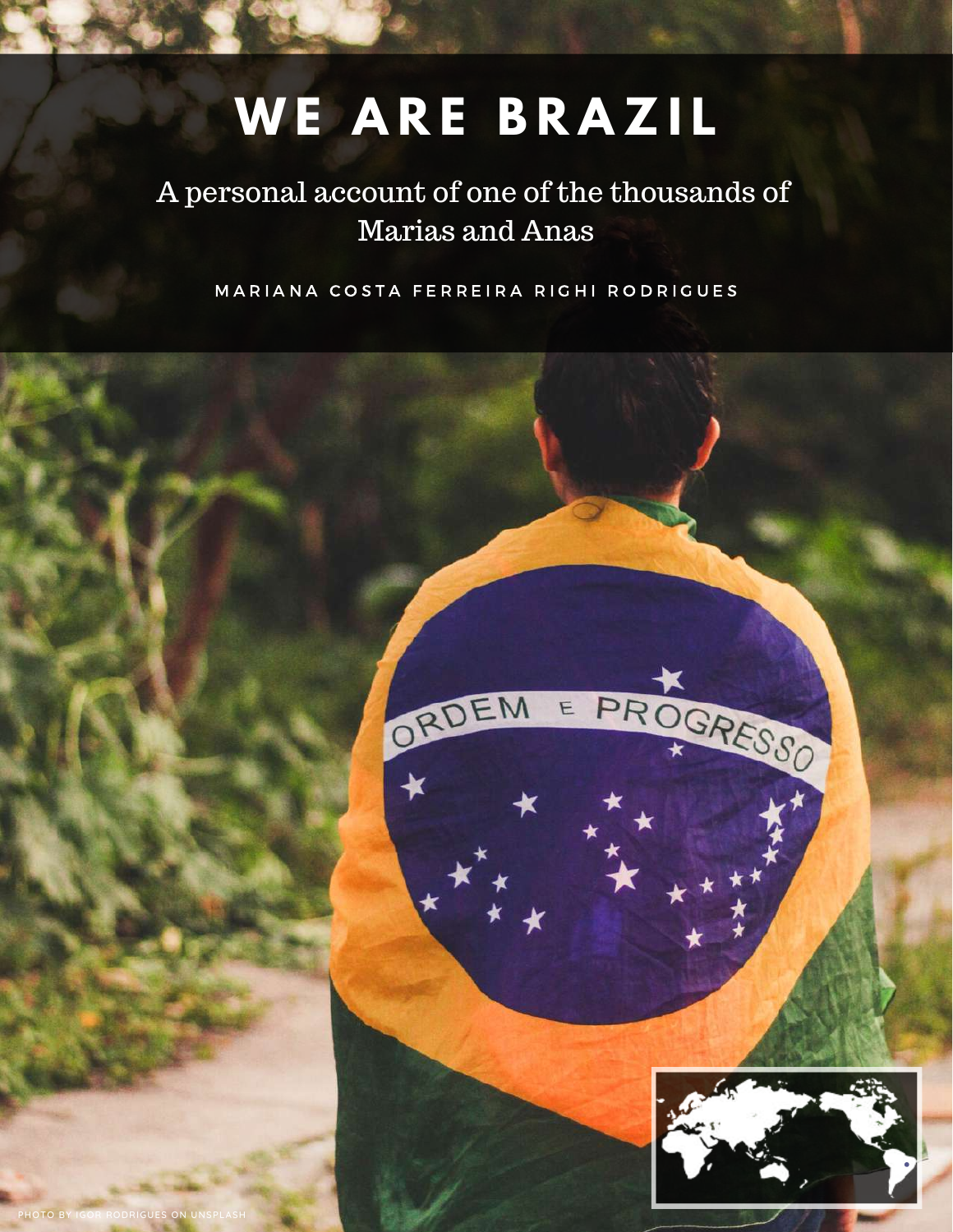*My name is Mariana, the combination of the two most common female namesin Brazil, MARIA and ANA. Asthe name says, I'm Brazilian.* **I am also one ofthe country's 211.5 million inhabitants. But, luckily for me, I am not part ofthe group of more than 501,985 confirmed cases of COVID-19, or 28,872 deaths. (1,2)**

**About a 1000 deaths are recorded every 24 hours. Every day, hundreds of Marias and Anas** die. I live in Brazil, the country with the 2nd most confirmed cases in the world and the 4th **highest number of deaths. (3)**

I**n these 8,516,000 km² of land, we Marias and Anas not only have to worry about COVID-19, we are also faced with a lack of empathy and compassion throughout many parts of society. Economical issues are placed higher in value than life despite the current ravaging pandemic. (4) Brazil's government reflects the inconsequential position of many Brazilians, ulitmately declaring the whole COVID-19 threat a hysteria. This strengthens the rumor that COVID-19 is nothing more than the flu, resulting in many people adopting an attitude of breaking social isolation, which therefore endangers the entire population. (5, 6)**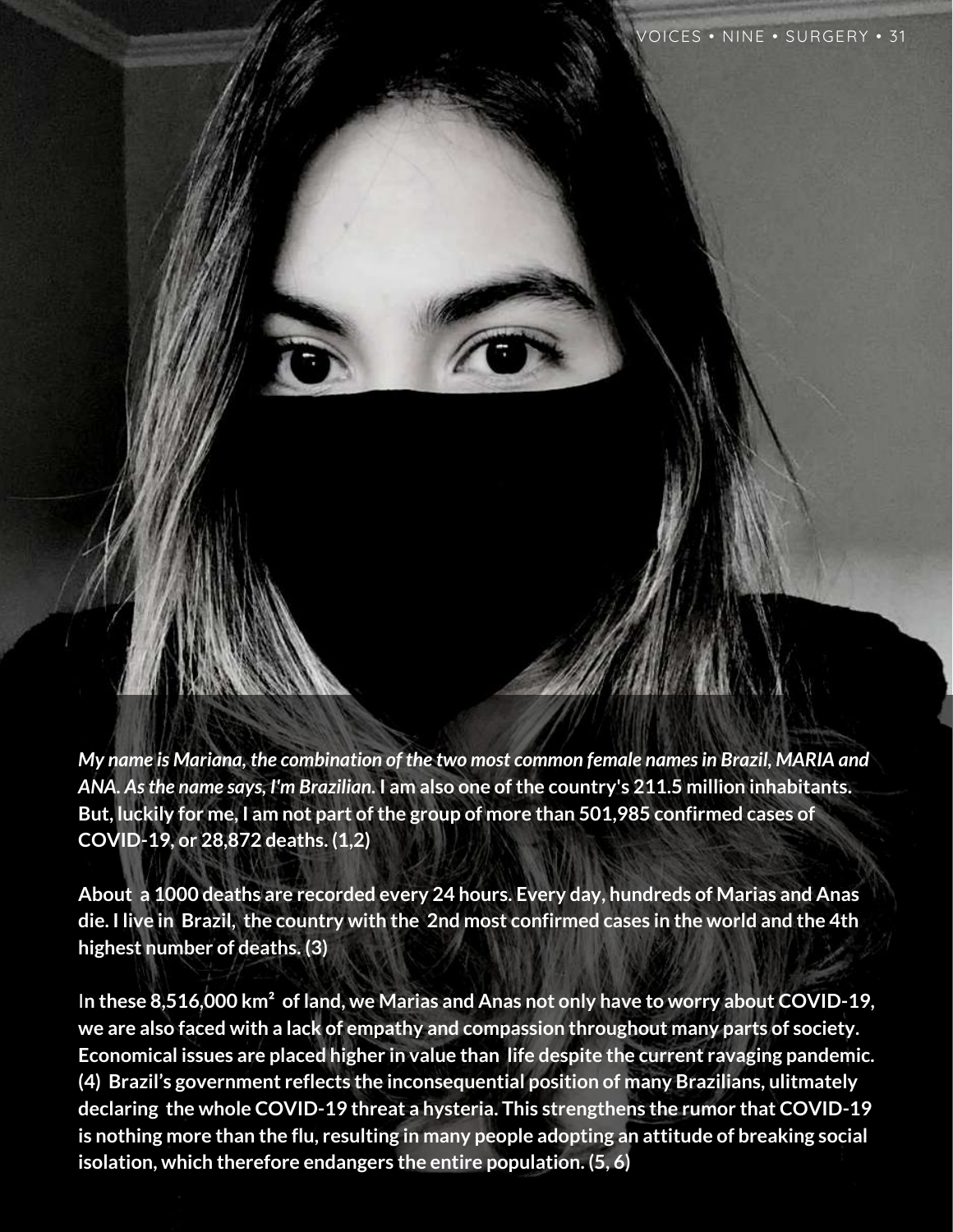

*My name is Mariana, the combination of the two most common female namesin Brazil, MARIA and ANA. As the name says, I am Brazilian***. I am the daughter of Ana and José, I am the sister of Juliana and Isabella, I am the girlfriend of Lucas. He is the son of Juan, husband of Leila, who is the mother of Felipe and Lucas. Lucas is thus boyfriend of one of the thousands of Marianas in Brazil, one ofthe thousands of Brazilians who can be contaminated every day, in an endless cycle, where only awareness can improve things.**

**Brazil is a country where confusion prevails in the middle ofthis worldwide pandemic, where halfthe population does not respect quarantine, where health ministers are disposable and where money and personal needs are placed above life. (5)**

**It is important to note that during this period of social isolation,there have been many personnel changes in the Ministry of Health. Those who were in favor of quarantine were replaced** or asked to stop being part of the **government. This resulted in increased confusion within our country about public health affairs.**

**And because ofthat, Marias and Anas, Joãos and Josés from all over Brazil are infected and many ofthem are dying. The truth is that, in this challening context, everyone has to make a difference, and we will only solve the problem by working together and thinking about each other. More compassion within our community is urgently needed.**